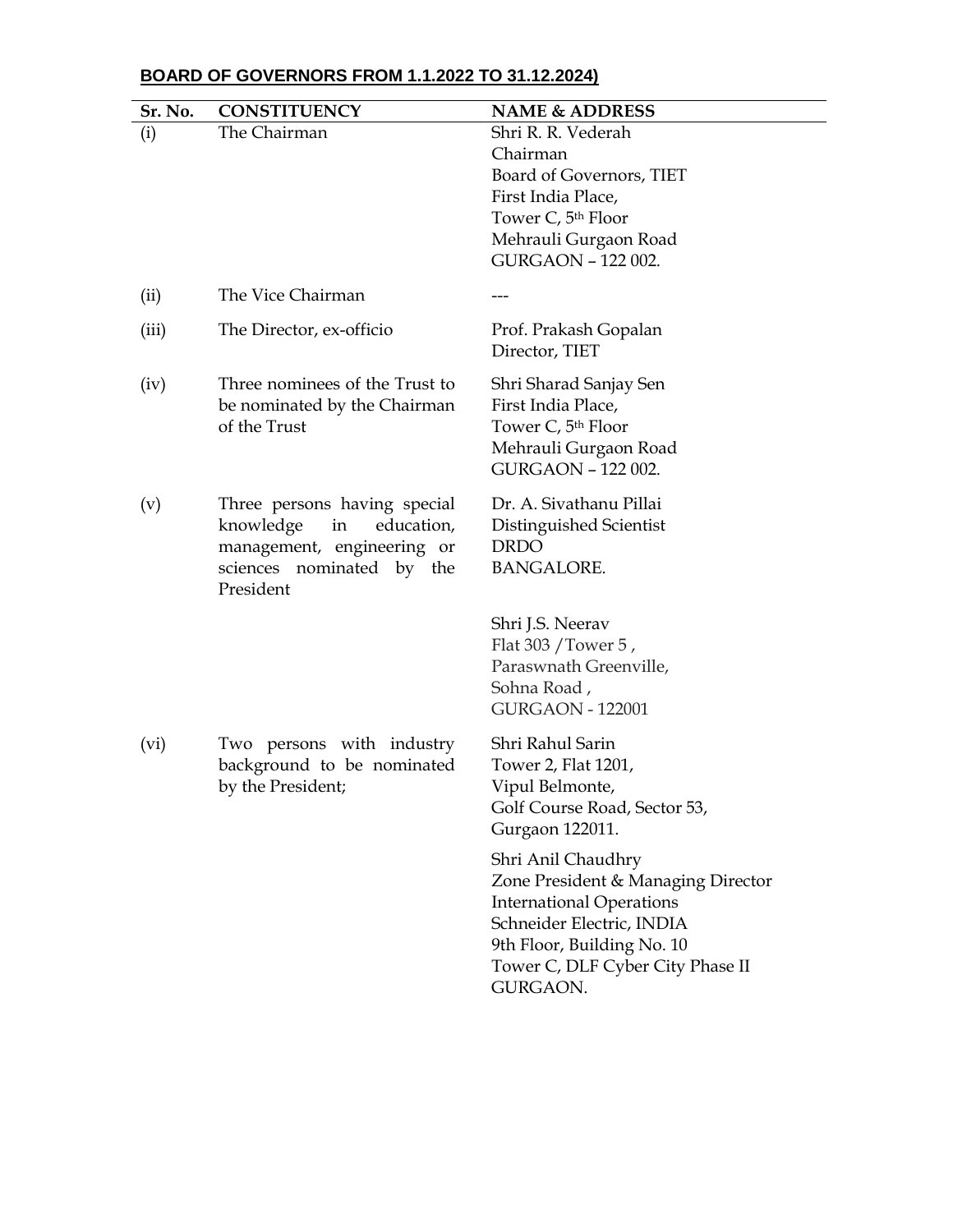(vii) One person nominated by the Ministry of Education Govt. of India, Ministry of Human Resource & Development - Nomination awaited - (viii) One person nominated by the Chairman, Northern Regional Council, AICTE - Nomination awaited - (ix) One person nominated by the Chairman, UGC - Nomination awaited - (x) The Secretary, Department of Technical Education, Punjab Government (ex-officio) Principal Secretary to Govt. Punjab Department of Technical Education & Industrial Training Punjab Mini Secretariat, Sector – 9 CHANDIGARH – 160 009 (xi) The Secretary, Department of Finance, Punjab Govt. exofficio or his nominee not below the rank of Deputy Secretary, Finance, Pb. Govt. Principal Secretary to Govt. Punjab Department of Finance Punjab Mini Secretariat Sector - 9 CHANDIGARH – 160 003. (xii) One Distinguished Professor / Professor of the University by rotation in order of seniority; (Upto 1.1.2022 to 31.12.2023) Dr. (Mrs.) Seema Bawa Professor Department of Computer Science & Engineering (xiii) One Associate Professor of the Institute in the order of Seniority (Upto 1.1.2022 to 31.12.2023) Mr. A.S. Jawanda Associate Professor Department of Mechanical Engineering (xiv) One Assistant Professor of the Institute by rotation in order of Seniority (1.1.2021 to 31.12.2022) Dr. Manu Bansal Assistant Professor Department of Electronics & Communication Engineering (xv) Director, National Institute of Technical Teachers' Training & Research, Chandigarh Prof. S.S. Pattnaik Director National Institute of Technical Teachers' Training & Research Sector 26 CHANDIGARH – 160 019. (xvi) Registrar, (Ex-Officio) **Secretary** Dr. Gurbinder Singh Permanent Invitee Shri Gautam Thapar President, TIET

First India Place,